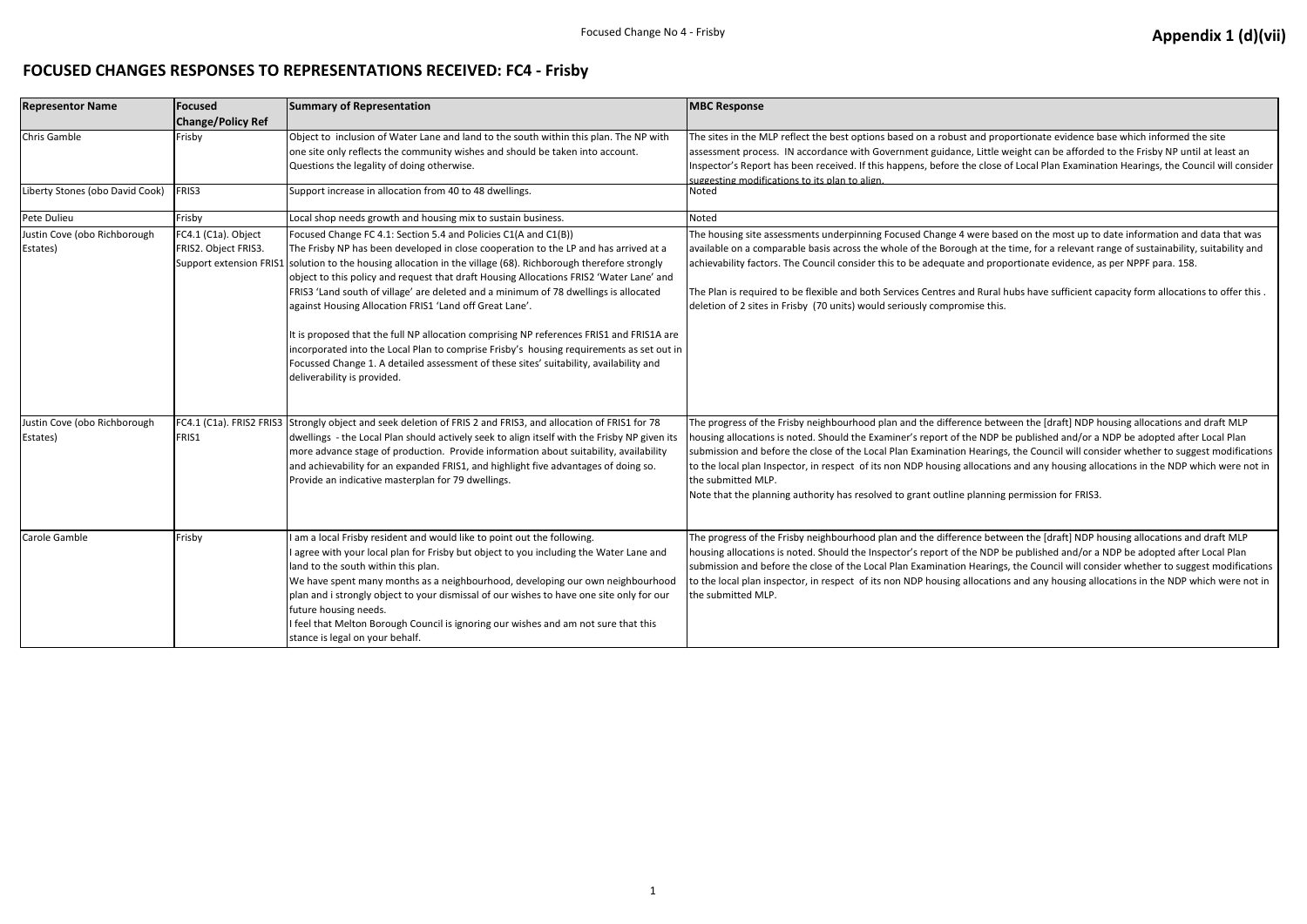| Historic England Melton Local<br>Plan | FRIS1  | Sites FRIS1 - 3 are adjacent to the Conservation Area and other heritage assets and this<br>is not adequately reflected within the policies or assessments in order to ensure a sound<br>plan. FRIS1 forms an important section of the historic landscape setting to Frisby on the<br>Wreake Conservation Area to the west and other heritage assets including the Grade I<br>listed Church of St Thomas of Canterbury, at the entrance to the village. The site also<br>includes what appears to be part of a well preserved and coherent area of ridge and<br>furrow contributing as setting to the significance of the designated assets and the wider<br>historic landscape character. An additional bullet point policy in relation to sites FRIS1 -<br>3 to ensure that heritage assets are taken into account, at both outline and reserved<br>matters stages, would address Historic England's concerns in relation to soundness, such<br>as:-<br>"Development of sites FRIS1-3 will only be supported where it is illustrated through the<br>layout, design and detailing that the heritage assets will be conserved and enhanced." | The specified policies take account of the likely impacts and necess                                                                                                                                                                                                                                         |
|---------------------------------------|--------|----------------------------------------------------------------------------------------------------------------------------------------------------------------------------------------------------------------------------------------------------------------------------------------------------------------------------------------------------------------------------------------------------------------------------------------------------------------------------------------------------------------------------------------------------------------------------------------------------------------------------------------------------------------------------------------------------------------------------------------------------------------------------------------------------------------------------------------------------------------------------------------------------------------------------------------------------------------------------------------------------------------------------------------------------------------------------------------------------------------------------------------------|--------------------------------------------------------------------------------------------------------------------------------------------------------------------------------------------------------------------------------------------------------------------------------------------------------------|
| Karen White                           | Frisby | Melton Local Plan should incorporate the preference for a single site only of Land off<br>Great Lane FRIS1, which is already permitted and not include 3 sites.<br>The Melton Plan should not include FRIS2, Water Lane or FRIS3, Land due South of the<br>village.<br>This will then be compliant with the Frisby Neighbourhood Plan which has gone through<br>Regulation 16 and has been submitted by Melton Borough Council for inspection and<br>examination by the Government's Regulating Body.                                                                                                                                                                                                                                                                                                                                                                                                                                                                                                                                                                                                                                        | Alignment of the Local and Neighbourhood Plan will occur during e<br>Neighbourhood Plan successfully passing examination and referend<br>come and discuss the plan at EIP.                                                                                                                                   |
| Kenneth Holt                          | Frisby | We were told that an additional 70 houses were to be built in Frisby to comply with<br>Government policy. We were asked to select one of three sites to provide the necessary<br>number. However, the Local Plan, as shown at the Village Hall recently, now shows that<br>all three sites are included in the Local Plan, which would add nearly 200 houses to the<br>village. Since then I believe that Hayward's land, off Mill Lane, is to be included, giving<br>an additional 200 houses. To increase the size of Frisby from approx. 200 houses to<br>about 600 is hardly compliant with the notion of an English Village; it may be more<br>representative of a small town, but without the facilities. An additional 70 houses would<br>be bearable but not without problems, but something in the region of 400 houses would<br>destroy this village completely.                                                                                                                                                                                                                                                                   | Alignment of the Local and Neighbourhood Plan will occur during e<br>Neighbourhood Plan successfully passing examination and referend<br>come and discuss the plan at EIP.                                                                                                                                   |
| Leanne Chidlow                        | Frisby | The sites FRIS2 and FRIS3 should be dismissed and the Melton Local Plan should adopt<br>the choice of the residents who are far better placed to know what will least disrupt the<br>village infrastructure, conservation area and environment.                                                                                                                                                                                                                                                                                                                                                                                                                                                                                                                                                                                                                                                                                                                                                                                                                                                                                              | Alignment of the Local and Neighbourhood Plan will occur during e<br>Neighbourhood Plan successfully passing examination and referend<br>come and discuss the plan at EIP.                                                                                                                                   |
| Lesley Twigg                          | Frisby | MBC to remove FRIS 2 and 3 from their proposed sites to develop in Frisby and replace<br>with Great Lane plus its extension                                                                                                                                                                                                                                                                                                                                                                                                                                                                                                                                                                                                                                                                                                                                                                                                                                                                                                                                                                                                                  | Alignment of the Local and Neighbourhood Plan will occur during e<br>Neighbourhood Plan successfully passing examination and referend<br>come and discuss the plan at EIP.                                                                                                                                   |
| Lydia Manship                         | FRIS2  | Absolutely no houses should be built on FRIS2.                                                                                                                                                                                                                                                                                                                                                                                                                                                                                                                                                                                                                                                                                                                                                                                                                                                                                                                                                                                                                                                                                               | <b>Noted</b>                                                                                                                                                                                                                                                                                                 |
| Lisa Bailey                           | Frisby | There are unresolved issues relating to the proposed sites in Frisby. The Local Plan<br>should adopt the site choices made in the Neighbourhood Plan to reflect the wishes of<br>the local community.                                                                                                                                                                                                                                                                                                                                                                                                                                                                                                                                                                                                                                                                                                                                                                                                                                                                                                                                        | The progress of the Frisby neighbourhood plan and the difference<br>housing allocations is noted. Should the Examiner's report of the N<br>submission and before the close of the Local Plan Examination Hea<br>to the local plan inspector, in respect of its non NDP housing allocal<br>the submitted MLP. |

sary mitigation .

examination of the Melton Local Plan, subject to the Frisby ndum. A member of the Neighbourhood Plan Group may wish to

examination of the Melton Local Plan, subject to the Frisby ndum. A member of the Neighbourhood Plan Group may wish to

examination of the Melton Local Plan, subject to the Frisby ndum. A member of the Neighbourhood Plan Group may wish to

examination of the Melton Local Plan, subject to the Frisby ndum. A member of the Neighbourhood Plan Group may wish to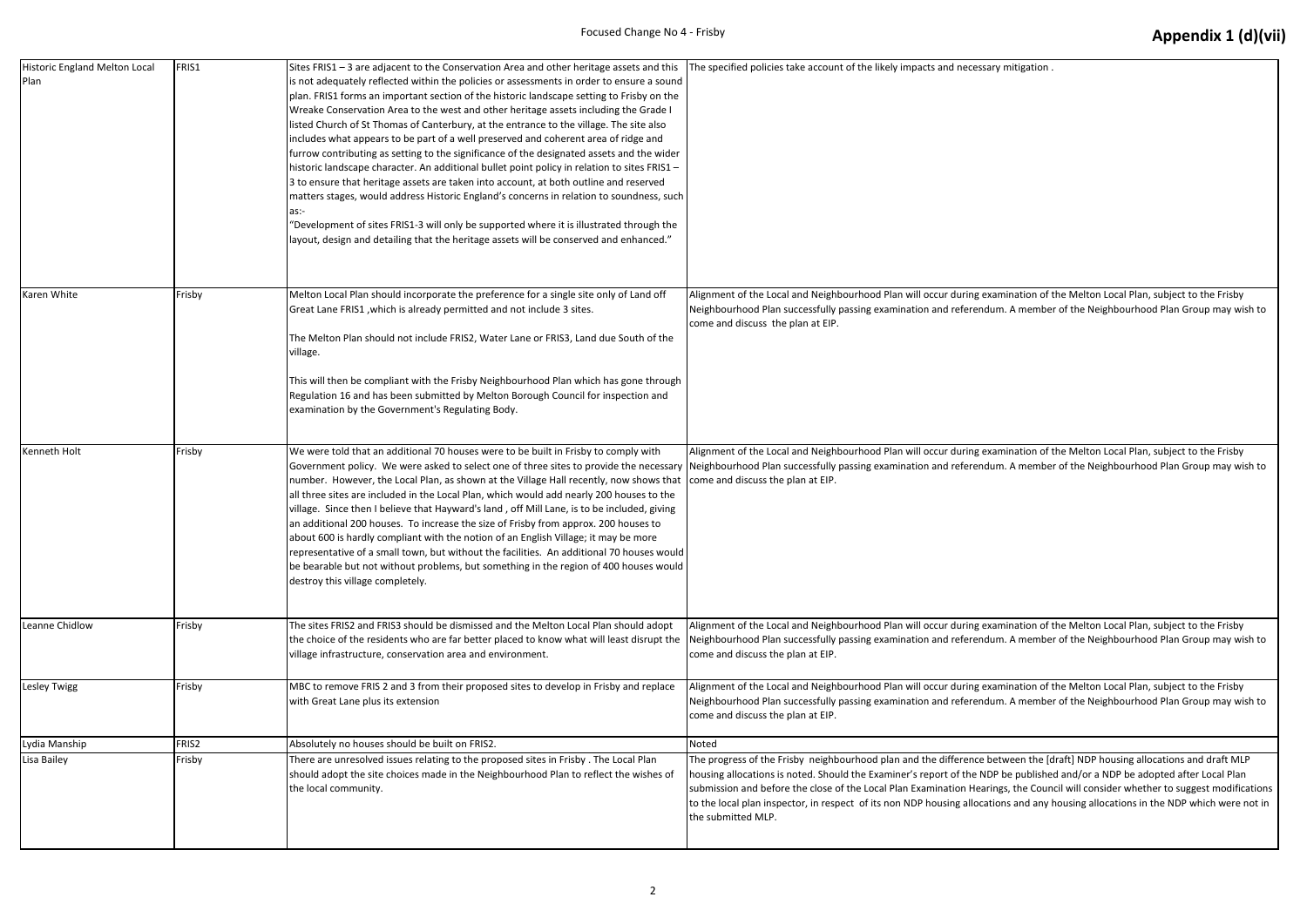| Dr J Warwick      | Frisby | There are unresolved issues relating to the proposed sites in Frisby . Question whether<br>these sites can be delivered. The Local Plan should adopt the site choices made in the<br>Neighbourhood Plan to reflect the wishes of the local community. | The progress of the Frisby neighbourhood plan and the difference<br>housing allocations is noted. Should the Examiner's report of the N<br>submission and before the close of the Local Plan Examination Hea<br>to the local plan inspector, in respect of its non NDP housing alloc<br>the submitted MLP.                      |
|-------------------|--------|-------------------------------------------------------------------------------------------------------------------------------------------------------------------------------------------------------------------------------------------------------|---------------------------------------------------------------------------------------------------------------------------------------------------------------------------------------------------------------------------------------------------------------------------------------------------------------------------------|
| J Ball            | Frisby | There are unresolved issues relating to the proposed sites in Frisby. The Local Plan<br>should adopt the site choices made in the Neighbourhood Plan to reflect the wishes of<br>the local community.                                                 | The progress of the Frisby neighbourhood plan and the difference<br>housing allocations is noted. Should the Examiner's report of the N<br>submission and before the close of the Local Plan Examination Hea<br>to the local plan inspector, in respect of its non NDP housing alloc<br>the submitted MLP.                      |
| T Ball            | Frisby | There are unresolved issues relating to the proposed sites in Frisby. The Local Plan<br>should adopt the site choices made in the Neighbourhood Plan to reflect the wishes of<br>the local community.                                                 | The progress of the Frisby neighbourhood plan and the difference<br>housing allocations is noted. Should the Examiner's report of the N<br>submission and before the close of the Local Plan Examination Hea<br>to the local plan inspector, in respect of its non NDP housing alloc<br>the submitted MLP.                      |
| S Ball            | Frisby | There are unresolved issues relating to the proposed sites in Frisby. The Local Plan<br>should adopt the site choices made in the Neighbourhood Plan to reflect the wishes of<br>the local community.                                                 | The progress of the Frisby neighbourhood plan and the difference<br>housing allocations is noted. Should the Examiner's report of the N<br>submission and before the close of the Local Plan Examination Hea<br>to the local plan inspector, in respect of its non NDP housing alloc<br>the submitted MLP.                      |
| E L Ball          | Frisby | There are unresolved issues relating to the proposed sites in Frisby. The Local Plan<br>should adopt the site choices made in the Neighbourhood Plan to reflect the wishes of<br>the local community.                                                 | The progress of the Frisby neighbourhood plan and the difference<br>housing allocations is noted. Should the Examiner's report of the N<br>submission and before the close of the Local Plan Examination Hea<br>to the local plan inspector, in respect of its non NDP housing alloc<br>the submitted MLP.                      |
| Lesley Twigg      | Frisby | Prepared to take share of growth in Frisby, but the numbers proposed are too great.<br>The Local Plan should adopt the site choices made in the Neighbourhood Plan to reflect<br>the wishes of the local community.                                   | The progress of the Frisby neighbourhood plan and the difference<br>housing allocations is noted. Should the Examiner's report of the N<br>submission and before the close of the Local Plan Examination Hea<br>to the local plan inspector, in respect of its non NDP housing alloc                                            |
| Michael Patterson | Frisby | There are unresolved issues relating to the proposed sites in Frisby. The Local Plan<br>should adopt the site choices made in the Neighbourhood Plan to reflect the wishes of<br>the local community.                                                 | the submitted MIP<br>The progress of the Frisby neighbourhood plan and the difference<br>housing allocations is noted. Should the Examiner's report of the N<br>submission and before the close of the Local Plan Examination Hea<br>to the local plan inspector, in respect of its non NDP housing alloc<br>the submitted MLP. |
| Ash Howe          | Frisby | There are unresolved issues relating to the proposed sites in Frisby. The Local Plan<br>should adopt the site choices made in the Neighbourhood Plan to reflect the wishes of<br>the local community.                                                 | The progress of the Frisby neighbourhood plan and the difference<br>housing allocations is noted. Should the Examiner's report of the N<br>submission and before the close of the Local Plan Examination Hea<br>to the local plan inspector, in respect of its non NDP housing alloc<br>the submitted MLP.                      |
| Mary Johnson      | Frisby | There are unresolved issues relating to the proposed sites in Frisby. The Local Plan<br>should adopt the site choices made in the Neighbourhood Plan to reflect the wishes of<br>the local community.                                                 | The progress of the Frisby neighbourhood plan and the difference<br>housing allocations is noted. Should the Examiner's report of the N<br>submission and before the close of the Local Plan Examination Hea<br>to the local plan inspector, in respect of its non NDP housing alloc<br>the submitted MLP.                      |

between the [draft] NDP housing allocations and draft MLP NDP be published and/or a NDP be adopted after Local Plan arings, the Council will consider whether to suggest modifications tations and any housing allocations in the NDP which were not in

between the [draft] NDP housing allocations and draft MLP IDP be published and/or a NDP be adopted after Local Plan arings, the Council will consider whether to suggest modifications tations and any housing allocations in the NDP which were not in

between the [draft] NDP housing allocations and draft MLP NDP be published and/or a NDP be adopted after Local Plan arings, the Council will consider whether to suggest modifications tations and any housing allocations in the NDP which were not in

between the [draft] NDP housing allocations and draft MLP NDP be published and/or a NDP be adopted after Local Plan arings, the Council will consider whether to suggest modifications tations and any housing allocations in the NDP which were not in

between the [draft] NDP housing allocations and draft MLP NDP be published and/or a NDP be adopted after Local Plan arings, the Council will consider whether to suggest modifications tations and any housing allocations in the NDP which were not in

between the [draft] NDP housing allocations and draft MLP NDP be published and/or a NDP be adopted after Local Plan arings, the Council will consider whether to suggest modifications tations and any housing allocations in the NDP which were not in

between the [draft] NDP housing allocations and draft MLP NDP be published and/or a NDP be adopted after Local Plan arings, the Council will consider whether to suggest modifications tations and any housing allocations in the NDP which were not in

between the [draft] NDP housing allocations and draft MLP NDP be published and/or a NDP be adopted after Local Plan arings, the Council will consider whether to suggest modifications tations and any housing allocations in the NDP which were not in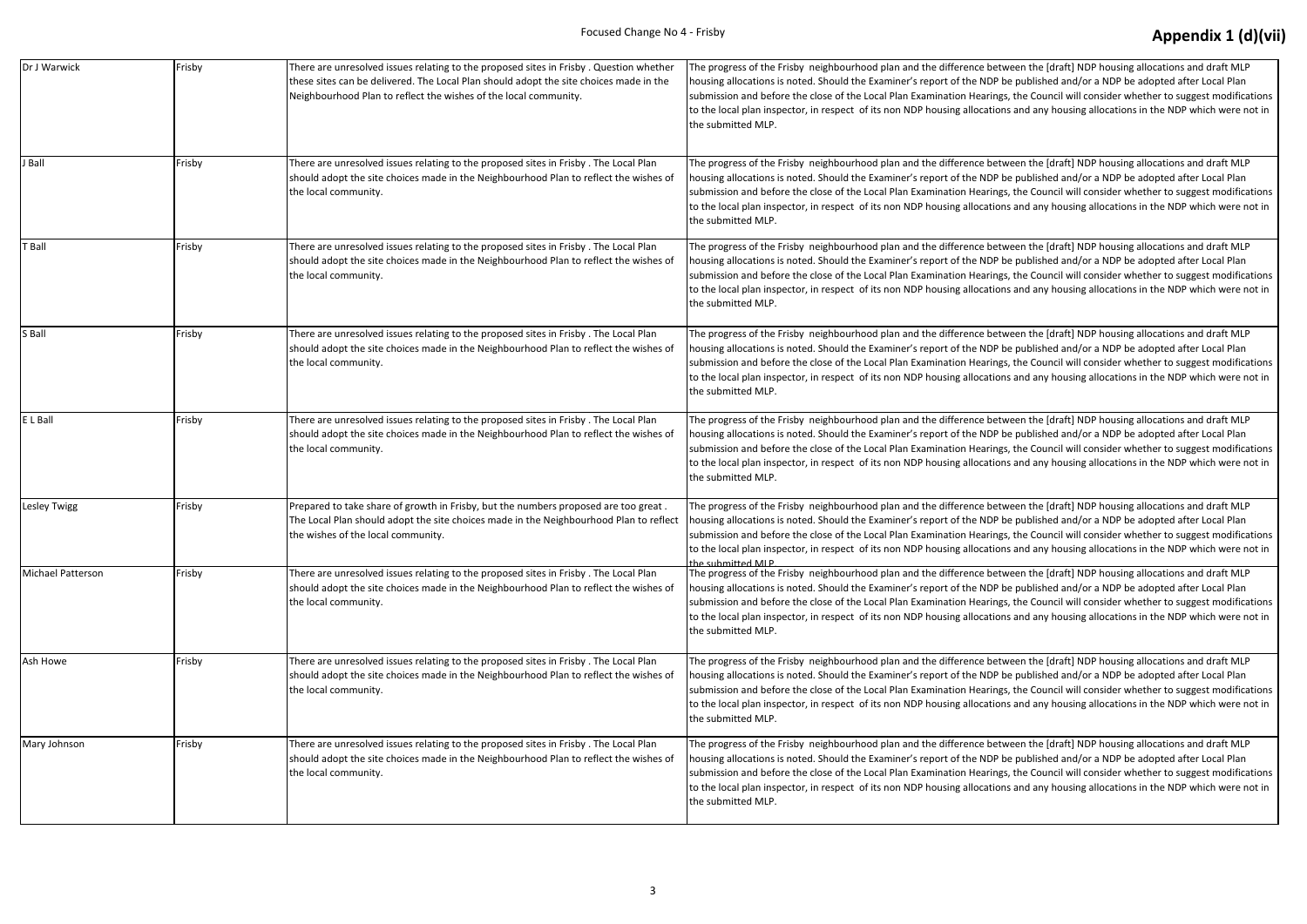| Simon Drew          | Frisby | There are unresolved issues relating to the proposed sites in Frisby. The Local Plan<br>should adopt the site choices made in the Neighbourhood Plan to reflect the wishes of<br>the local community.                                                                                                                                                                                | The progress of the Frisby neighbourhood plan and the difference<br>housing allocations is noted. Should the Examiner's report of the N<br>submission and before the close of the Local Plan Examination Hea<br>to the local plan inspector, in respect of its non NDP housing alloc<br>the submitted MLP.                                                 |
|---------------------|--------|--------------------------------------------------------------------------------------------------------------------------------------------------------------------------------------------------------------------------------------------------------------------------------------------------------------------------------------------------------------------------------------|------------------------------------------------------------------------------------------------------------------------------------------------------------------------------------------------------------------------------------------------------------------------------------------------------------------------------------------------------------|
| Chris Palmer        | Frisby | There are unresolved issues relating to the proposed sites in Frisby. The Local Plan<br>should adopt the site choices made in the Neighbourhood Plan to reflect the wishes of<br>the local community.                                                                                                                                                                                | The progress of the Frisby neighbourhood plan and the difference<br>housing allocations is noted. Should the Examiner's report of the N<br>submission and before the close of the Local Plan Examination Hea<br>to the local plan inspector, in respect of its non NDP housing alloc<br>the submitted MLP.                                                 |
| Philip Whetter      | Frisby | Housing numbers proposed are excessive.<br>There are unresolved issues relating to the proposed sites in Frisby. The Local Plan<br>should adopt the site choices made in the Neighbourhood Plan to reflect the wishes of<br>the local community.                                                                                                                                     | The progress of the Frisby neighbourhood plan and the difference<br>housing allocations is noted. Should the Examiner's report of the N<br>submission and before the close of the Local Plan Examination Hea<br>to the local plan inspector, in respect of its non NDP housing alloc<br>the submitted MLP.                                                 |
| Chris Lawman        | Frisby | There are unresolved issues relating to the proposed sites in Frisby. The Local Plan<br>should adopt the site choices made in the Neighbourhood Plan to reflect the wishes of<br>the local community.                                                                                                                                                                                | The progress of the Frisby neighbourhood plan and the difference<br>housing allocations is noted. Should the Examiner's report of the N<br>submission and before the close of the Local Plan Examination Hea<br>to the local plan inspector, in respect of its non NDP housing alloc<br>the submitted MLP.                                                 |
| Sarah Tunaley       | Frisby | There are unresolved issues relating to the proposed sites in Frisby. The Local Plan<br>should adopt the site choices made in the Neighbourhood Plan to reflect the wishes of<br>the local community                                                                                                                                                                                 | The progress of the Frisby neighbourhood plan and the difference<br>housing allocations is noted. Should the Examiner's report of the N<br>submission and before the close of the Local Plan Examination Hea<br>to the local plan inspector, in respect of its non NDP housing alloc<br>the submitted MLP.                                                 |
| Caroline Anderson   | Frisby | There are unresolved issues relating to the proposed sites in Frisby. The Local Plan<br>should adopt the site choices made in the Neighbourhood Plan to reflect the wishes of<br>the local community.                                                                                                                                                                                | The progress of the Frisby neighbourhood plan and the difference<br>housing allocations is noted. Should the Examiner's report of the N<br>submission and before the close of the Local Plan Examination Hea<br>to the local plan inspector, in respect of its non NDP housing alloc<br>the submitted MLP.                                                 |
| Mrs Frances Whetter | Frisby | Housing numbers proposed are excessive and local opinion has been ignored.<br>There are unresolved issues relating to the proposed sites in Frisby. The Local Plan<br>should adopt the site choices made in the Neighbourhood Plan to reflect the wishes of<br>the local community.                                                                                                  | The progress of the Frisby neighbourhood plan and the difference<br>housing allocations is noted. Should the Examiner's report of the N<br>submission and before the close of the Local Plan Examination Hea<br>to the local plan inspector, in respect of its non NDP housing alloc<br>the submitted MLP.                                                 |
| Sarah Meadows       | Frisby | There are unresolved issues relating to the proposed sites in Frisby . More weight should The progress of the Frisby neighbourhood plan and the difference<br>be given to the Neighbourhood Plan. The Local Plan should adopt the site choices made<br>in the Neighbourhood Plan to reflect the wishes of the local community.                                                       | housing allocations is noted. Should the Examiner's report of the N<br>submission and before the close of the Local Plan Examination Hea<br>to the local plan inspector, in respect of its non NDP housing alloc<br>the submitted MLP                                                                                                                      |
| <b>Scott Bailey</b> | Frisby | There are unresolved issues relating to the proposed sites in Frisby. More weight should<br>be given to the Neighbourhood Plan. The Local Plan should adopt the site choices made<br>in the Neighbourhood Plan to reflect the wishes of the local community. A planning<br>appeal decision letter indicating wieght to be afforded to NDP was provided as a<br>supplmentary to this. | The progress of the Frisby neighbourhood plan and the difference<br>housing allocations is noted. Should the Examiner's report of the N<br>submission and before the close of the Local Plan Examination Hea<br>to the local plan inspector, in respect of its non NDP housing alloc<br>the submitted MLP. The planning appeal Inspector's decision letter |
|                     |        |                                                                                                                                                                                                                                                                                                                                                                                      |                                                                                                                                                                                                                                                                                                                                                            |

between the [draft] NDP housing allocations and draft MLP NDP be published and/or a NDP be adopted after Local Plan arings, the Council will consider whether to suggest modifications tations and any housing allocations in the NDP which were not in

between the [draft] NDP housing allocations and draft MLP NDP be published and/or a NDP be adopted after Local Plan arings, the Council will consider whether to suggest modifications tations and any housing allocations in the NDP which were not in

between the [draft] NDP housing allocations and draft MLP NDP be published and/or a NDP be adopted after Local Plan arings, the Council will consider whether to suggest modifications tations and any housing allocations in the NDP which were not in

between the [draft] NDP housing allocations and draft MLP NDP be published and/or a NDP be adopted after Local Plan arings, the Council will consider whether to suggest modifications tations and any housing allocations in the NDP which were not in

between the [draft] NDP housing allocations and draft MLP NDP be published and/or a NDP be adopted after Local Plan arings, the Council will consider whether to suggest modifications tations and any housing allocations in the NDP which were not in

between the [draft] NDP housing allocations and draft MLP NDP be published and/or a NDP be adopted after Local Plan arings, the Council will consider whether to suggest modifications tations and any housing allocations in the NDP which were not in

between the [draft] NDP housing allocations and draft MLP NDP be published and/or a NDP be adopted after Local Plan arings, the Council will consider whether to suggest modifications tations and any housing allocations in the NDP which were not in

between the [draft] NDP housing allocations and draft MLP NDP be published and/or a NDP be adopted after Local Plan arings, the Council will consider whether to suggest modifications tations and any housing allocations in the NDP which were not in

between the [draft] NDP housing allocations and draft MLP NDP be published and/or a NDP be adopted after Local Plan arings, the Council will consider whether to suggest modifications tations and any housing allocations in the NDP which were not in r provided does not suggest the local plan approach is unsound.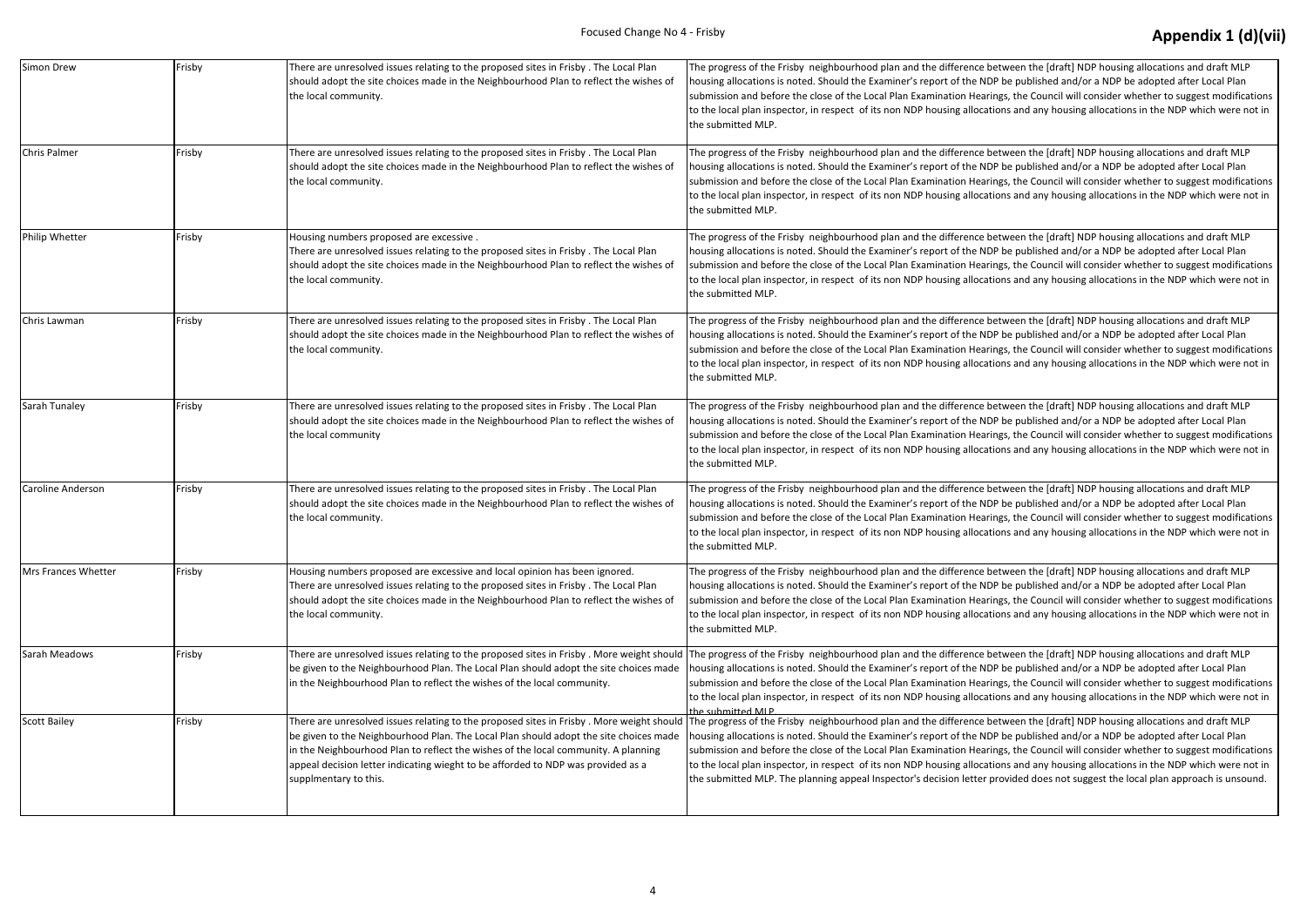| Simon Blake     | Frisby | Development proposals are unjustified and unsustainable . The Local Plan should adopt<br>the site choices made in the Neighbourhood Plan to reflect the wishes of the local<br>community.                                                                                                                                      | The progress of the Frisby neighbourhood plan and the difference<br>housing allocations is noted. Should the Examiner's report of the N<br>submission and before the close of the Local Plan Examination Hea<br>to the local plan inspector, in respect of its non NDP housing allocal<br>the submitted MLP. |
|-----------------|--------|--------------------------------------------------------------------------------------------------------------------------------------------------------------------------------------------------------------------------------------------------------------------------------------------------------------------------------|--------------------------------------------------------------------------------------------------------------------------------------------------------------------------------------------------------------------------------------------------------------------------------------------------------------|
| Nancy Blake     | Frisby | There are unresolved issues relating to the proposed sites in Frisby. The Local Plan<br>should adopt the site choices made in the Neighbourhood Plan to reflect the wishes of<br>the local community.                                                                                                                          | The progress of the Frisby neighbourhood plan and the difference<br>housing allocations is noted. Should the Examiner's report of the N<br>submission and before the close of the Local Plan Examination Hea<br>to the local plan inspector, in respect of its non NDP housing allocal<br>the submitted MLP. |
| Simon Blake     | Frisby | There are unresolved issues relating to the proposed sites in Frisby. The Local Plan<br>should adopt the site choices made in the Neighbourhood Plan to reflect the wishes of<br>the local community.                                                                                                                          | The progress of the Frisby neighbourhood plan and the difference<br>housing allocations is noted. Should the Examiner's report of the N<br>submission and before the close of the Local Plan Examination Hea<br>to the local plan inspector, in respect of its non NDP housing allocal<br>the submitted MLP. |
| Mrs M G Blake   | Frisby | There are unresolved issues relating to the proposed sites in Frisby. The Local Plan<br>should adopt the site choices made in the Neighbourhood Plan to reflect the wishes of<br>the local community.                                                                                                                          | The progress of the Frisby neighbourhood plan and the difference<br>housing allocations is noted. Should the Examiner's report of the N<br>submission and before the close of the Local Plan Examination Hea<br>to the local plan inspector, in respect of its non NDP housing alloca<br>the submitted MLP.  |
| Diane Patterson | Frisby | There are unresolved issues relating to the proposed sites in Frisby. The Local Plan<br>should adopt the site choices made in the Neighbourhood Plan to reflect the wishes of<br>the local community.                                                                                                                          | The progress of the Frisby neighbourhood plan and the difference<br>housing allocations is noted. Should the Examiner's report of the N<br>submission and before the close of the Local Plan Examination Hea<br>to the local plan inspector, in respect of its non NDP housing allocal<br>the submitted MLP. |
| Michelle Pond   | Frisby | There are unresolved issues relating to the proposed sites in Frisby. The Local Plan<br>should adopt the site choices made in the Neighbourhood Plan to reflect the wishes of<br>the local community.                                                                                                                          | The progress of the Frisby neighbourhood plan and the difference<br>housing allocations is noted. Should the Examiner's report of the N<br>submission and before the close of the Local Plan Examination Hea<br>to the local plan inspector, in respect of its non NDP housing allocal<br>the submitted MLP. |
| Harry Pond      | Frisby | There are unresolved issues relating to the proposed sites in Frisby. The Local Plan<br>should adopt the site choices made in the Neighbourhood Plan to reflect the wishes of<br>the local community.                                                                                                                          | The progress of the Frisby neighbourhood plan and the difference<br>housing allocations is noted. Should the Examiner's report of the N<br>submission and before the close of the Local Plan Examination Hea<br>to the local plan inspector, in respect of its non NDP housing allocal<br>the submitted MLP. |
| Alfie Pond      | Frisby | There are unresolved issues relating to the proposed sites in Frisby. The Local Plan<br>should adopt the site choices made in the Neighbourhood Plan to reflect the wishes of<br>the local community.                                                                                                                          | The progress of the Frisby neighbourhood plan and the difference<br>housing allocations is noted. Should the Examiner's report of the N<br>submission and before the close of the Local Plan Examination Hea<br>to the local plan inspector, in respect of its non NDP housing allocal<br>the submitted MLP. |
| Neil Meadows    | Frisby | There are unresolved issues relating to the proposed sites in Frisby . More weight should The progress of the Frisby neighbourhood plan and the difference<br>be given to the Neighbourhood Plan .The Local Plan should adopt the site choices made<br>in the Neighbourhood Plan to reflect the wishes of the local community. | housing allocations is noted. Should the Examiner's report of the N<br>submission and before the close of the Local Plan Examination Hea<br>to the local plan inspector, in respect of its non NDP housing allocal<br>the submitted MLP.                                                                     |

between the [draft] NDP housing allocations and draft MLP NDP be published and/or a NDP be adopted after Local Plan arings, the Council will consider whether to suggest modifications tations and any housing allocations in the NDP which were not in

between the [draft] NDP housing allocations and draft MLP NDP be published and/or a NDP be adopted after Local Plan arings, the Council will consider whether to suggest modifications tations and any housing allocations in the NDP which were not in

between the [draft] NDP housing allocations and draft MLP NDP be published and/or a NDP be adopted after Local Plan arings, the Council will consider whether to suggest modifications tations and any housing allocations in the NDP which were not in

between the [draft] NDP housing allocations and draft MLP NDP be published and/or a NDP be adopted after Local Plan arings, the Council will consider whether to suggest modifications to the local and any housing allocations in the NDP which were not in

between the [draft] NDP housing allocations and draft MLP NDP be published and/or a NDP be adopted after Local Plan arings, the Council will consider whether to suggest modifications tations and any housing allocations in the NDP which were not in

between the [draft] NDP housing allocations and draft MLP NDP be published and/or a NDP be adopted after Local Plan arings, the Council will consider whether to suggest modifications tations and any housing allocations in the NDP which were not in

between the [draft] NDP housing allocations and draft MLP NDP be published and/or a NDP be adopted after Local Plan arings, the Council will consider whether to suggest modifications ations and any housing allocations in the NDP which were not in

between the [draft] NDP housing allocations and draft MLP NDP be published and/or a NDP be adopted after Local Plan arings, the Council will consider whether to suggest modifications ations and any housing allocations in the NDP which were not in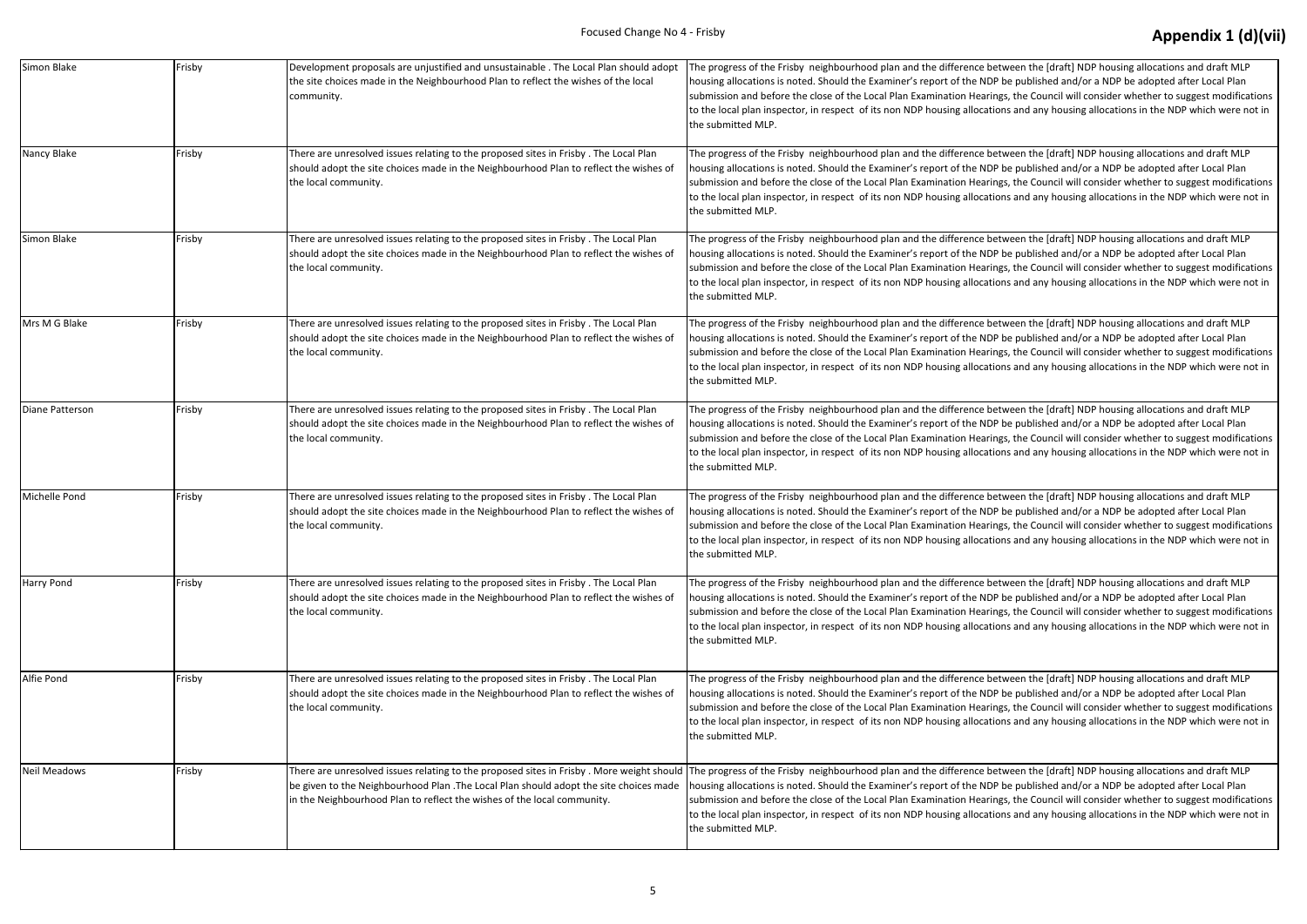| Robyn Warwick       | Frisby | There are unresolved issues relating to the proposed sites in Frisby . More weight should The progress of the Frisby neighbourhood plan and the difference<br>be given to the Neighbourhood Plan .The Local Plan should adopt the site choices made<br>in the Neighbourhood Plan to reflect the wishes of the local community. | housing allocations is noted. Should the Examiner's report of the N<br>submission and before the close of the Local Plan Examination Hea<br>to the local plan inspector, in respect of its non NDP housing alloca<br>the submitted MLP.                                                                      |
|---------------------|--------|--------------------------------------------------------------------------------------------------------------------------------------------------------------------------------------------------------------------------------------------------------------------------------------------------------------------------------|--------------------------------------------------------------------------------------------------------------------------------------------------------------------------------------------------------------------------------------------------------------------------------------------------------------|
| Daniel Warwick      | Frisby | There are unresolved issues relating to the proposed sites in Frisby .The Local Plan<br>should adopt the site choices made in the Neighbourhood Plan to reflect the wishes of<br>the local community.                                                                                                                          | The progress of the Frisby neighbourhood plan and the difference<br>housing allocations is noted. Should the Examiner's report of the N<br>submission and before the close of the Local Plan Examination Hea<br>to the local plan inspector, in respect of its non NDP housing alloca<br>the submitted MLP.  |
| <b>Stephen East</b> | Frisby | There are unresolved issues relating to the proposed sites in Frisby .The Local Plan<br>should adopt the site choices made in the Neighbourhood Plan to reflect the wishes of<br>the local community.                                                                                                                          | The progress of the Frisby neighbourhood plan and the difference<br>housing allocations is noted. Should the Examiner's report of the N<br>submission and before the close of the Local Plan Examination Hea<br>to the local plan inspector, in respect of its non NDP housing alloca<br>the submitted MLP.  |
| <b>Brian Kirkup</b> | Frisby | FRIS2 can not be developed due to flood risk, other sites are available in the village which The housing site assessments underpinning Focused Change 4 wer<br>do not have this constraint. Questions site selection process.                                                                                                  | available on a comparable basis across the whole of the Borough a<br>achievability factors. The Council consider this to be adequate and                                                                                                                                                                     |
|                     |        | The Local Plan should adopt the site choices made in the Neighbourhood Plan to reflect<br>the wishes of the local community.                                                                                                                                                                                                   | The progress of the Frisby neighbourhood plan and the difference<br>housing allocations is noted. Should the Examiner's report of the N<br>submission and before the close of the Local Plan Examination Hea<br>to the local plan inspector, in respect of its non NDP housing allocal<br>the submitted MLP. |
| Mr and Mrs Burrows  | Frisby | There are unresolved issues relating to the proposed sites in Frisby .The Local Plan<br>should adopt the site choices made in the Neighbourhood Plan to reflect the wishes of<br>the local community.                                                                                                                          | The progress of the Frisby neighbourhood plan and the difference<br>housing allocations is noted. Should the Examiner's report of the N<br>submission and before the close of the Local Plan Examination Hea<br>to the local plan inspector, in respect of its non NDP housing alloca<br>the submitted MLP.  |
| <b>Brian Copely</b> | Frisby | There are unresolved issues relating to the proposed sites in Frisby .The Local Plan<br>should adopt the site choices made in the Neighbourhood Plan to reflect the wishes of<br>the local community.                                                                                                                          | The progress of the Frisby neighbourhood plan and the difference<br>housing allocations is noted. Should the Examiner's report of the N<br>submission and before the close of the Local Plan Examination Hea<br>to the local plan inspector, in respect of its non NDP housing alloca<br>the submitted MLP.  |
| David Harknett      | Frisby | There are unresolved issues relating to the proposed sites in Frisby .The Local Plan<br>should adopt the site choices made in the Neighbourhood Plan to reflect the wishes of<br>the local community.                                                                                                                          | The progress of the Frisby neighbourhood plan and the difference<br>housing allocations is noted. Should the Examiner's report of the N<br>submission and before the close of the Local Plan Examination Hea<br>to the local plan inspector, in respect of its non NDP housing alloca<br>the submitted MLP.  |

between the [draft] NDP housing allocations and draft MLP NDP be published and/or a NDP be adopted after Local Plan arings, the Council will consider whether to suggest modifications tations and any housing allocations in the NDP which were not in

between the [draft] NDP housing allocations and draft MLP NDP be published and/or a NDP be adopted after Local Plan arings, the Council will consider whether to suggest modifications tations and any housing allocations in the NDP which were not in

between the [draft] NDP housing allocations and draft MLP NDP be published and/or a NDP be adopted after Local Plan arings, the Council will consider whether to suggest modifications tations and any housing allocations in the NDP which were not in

e based on the most up to date information and data that was at the time, for a relevant range of sustainability, suitability and I proportionate evidence, as per NPPF para. 158.

between the [draft] NDP housing allocations and draft MLP NDP be published and/or a NDP be adopted after Local Plan arings, the Council will consider whether to suggest modifications tations and any housing allocations in the NDP which were not in

between the [draft] NDP housing allocations and draft MLP NDP be published and/or a NDP be adopted after Local Plan arings, the Council will consider whether to suggest modifications tations and any housing allocations in the NDP which were not in

between the [draft] NDP housing allocations and draft MLP NDP be published and/or a NDP be adopted after Local Plan arings, the Council will consider whether to suggest modifications tations and any housing allocations in the NDP which were not in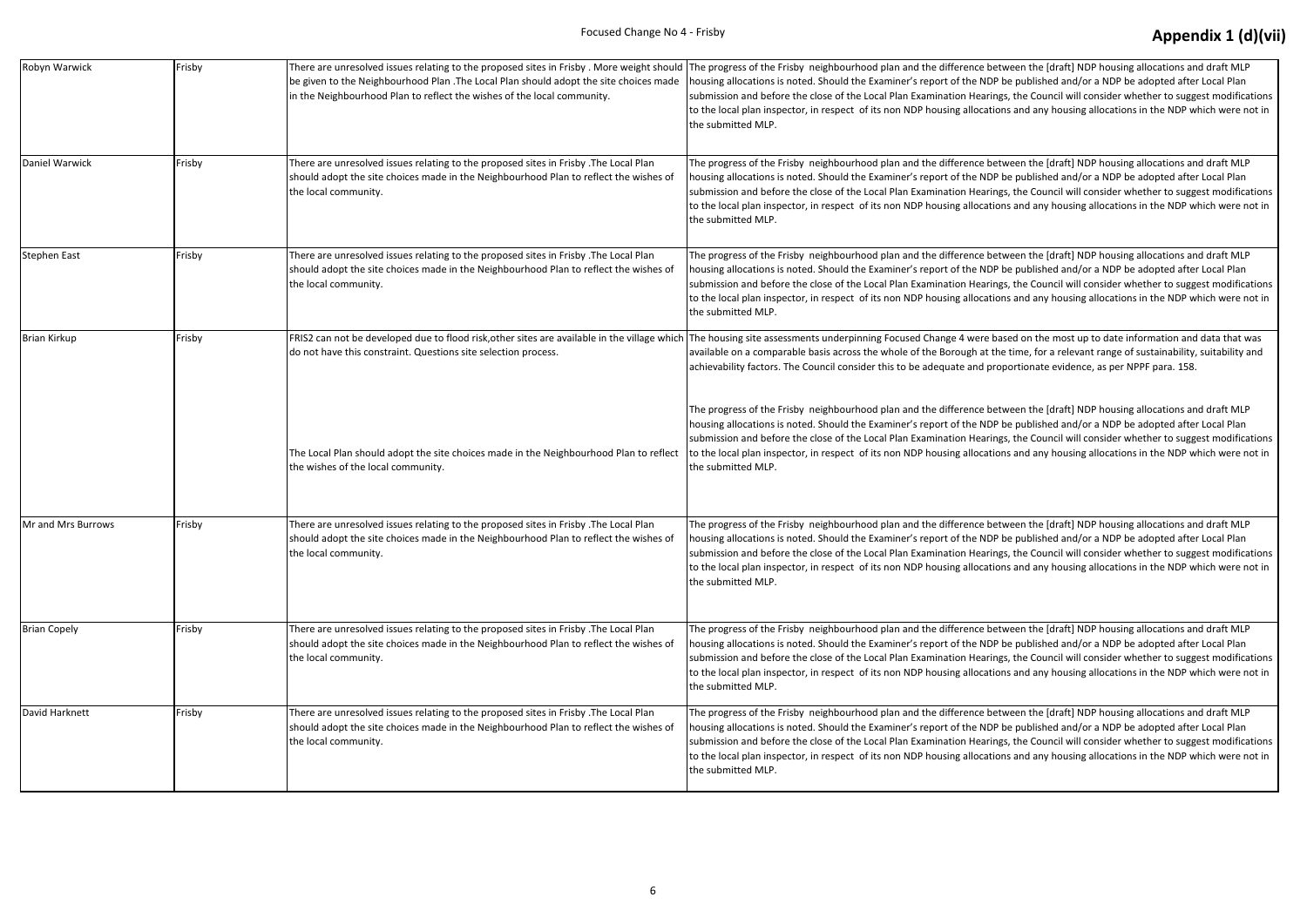| Dianne Widdowson    | Frisby | There are unresolved issues relating to the proposed sites in Frisby . The Local Plan<br>should adopt the site choices made in the Neighbourhood Plan to reflect the wishes of<br>the local community. | The progress of the Frisby neighbourhood plan and the difference<br>housing allocations is noted. Should the Examiner's report of the N<br>submission and before the close of the Local Plan Examination Hea<br>to the local plan inspector, in respect of its non NDP housing alloca<br>the submitted MLP.  |
|---------------------|--------|--------------------------------------------------------------------------------------------------------------------------------------------------------------------------------------------------------|--------------------------------------------------------------------------------------------------------------------------------------------------------------------------------------------------------------------------------------------------------------------------------------------------------------|
| Alan Hesketh        | Frisby | There are unresolved issues relating to the proposed sites in Frisby . The Local Plan<br>should adopt the site choices made in the Neighbourhood Plan to reflect the wishes of<br>the local community. | The progress of the Frisby neighbourhood plan and the difference<br>housing allocations is noted. Should the Examiner's report of the N<br>submission and before the close of the Local Plan Examination Hea<br>to the local plan inspector, in respect of its non NDP housing allocal<br>the submitted MLP  |
| <b>Stephen Hall</b> | Frisby | There are unresolved issues relating to the proposed sites in Frisby . The Local Plan<br>should adopt the site choices made in the Neighbourhood Plan to reflect the wishes of<br>the local community. | The progress of the Frisby neighbourhood plan and the difference<br>housing allocations is noted. Should the Examiner's report of the N<br>submission and before the close of the Local Plan Examination Hea<br>to the local plan inspector, in respect of its non NDP housing allocal<br>the submitted MLP. |
| George Hall         | Frisby | There are unresolved issues relating to the proposed sites in Frisby .The Local Plan<br>should adopt the site choices made in the Neighbourhood Plan to reflect the wishes of<br>the local community.  | The progress of the Frisby neighbourhood plan and the difference<br>housing allocations is noted. Should the Examiner's report of the N<br>submission and before the close of the Local Plan Examination Hea<br>to the local plan inspector, in respect of its non NDP housing allocal<br>the submitted MLP. |
| Annie Hall          | Frisby | The Local Plan should adopt the site choices made in the Neighbourhood Plan to reflect<br>the wishes of the local community.                                                                           | The progress of the Frisby neighbourhood plan and the difference<br>housing allocations is noted. Should the Examiner's report of the N<br>submission and before the close of the Local Plan Examination Hea<br>to the local plan inspector, in respect of its non NDP housing allocal<br>the submitted MLP. |
| Pauline Hesketh     | Frisby | Note that FRIS2 has flooding problems and should not be allocated. The Local Plan<br>should adopt the site choices made in the Neighbourhood Plan to reflect the wishes of<br>the local community.     | The progress of the Frisby neighbourhood plan and the difference<br>housing allocations is noted. Should the Examiner's report of the N<br>submission and before the close of the Local Plan Examination Hea<br>to the local plan inspector, in respect of its non NDP housing allocal<br>the submitted MLP. |
| Karen White         | Frisby | There are unresolved issues relating to the proposed sites in Frisby .The Local Plan<br>should adopt the site choices made in the Neighbourhood Plan to reflect the wishes of<br>the local community.  | The progress of the Frisby neighbourhood plan and the difference<br>housing allocations is noted. Should the Examiner's report of the N<br>submission and before the close of the Local Plan Examination Hea<br>to the local plan inspector, in respect of its non NDP housing alloca<br>the submitted MLP.  |
| Robert Widdowson    | Frisby | There are unresolved issues relating to the proposed sites in Frisby .The Local Plan<br>should adopt the site choices made in the Neighbourhood Plan to reflect the wishes of<br>the local community.  | The progress of the Frisby neighbourhood plan and the difference<br>housing allocations is noted. Should the Examiner's report of the N<br>submission and before the close of the Local Plan Examination Hea<br>to the local plan inspector, in respect of its non NDP housing alloca<br>the submitted MLP.  |
|                     |        | Other settlements have better amenities than Frisby.                                                                                                                                                   | The Focused Changes did not include any changes to the hierarchy<br>and justified by the adequate and proportionate evidence set out in<br>2016, and the Consideration of Settlement Roles and Relationships                                                                                                 |

between the [draft] NDP housing allocations and draft MLP NDP be published and/or a NDP be adopted after Local Plan rings, the Council will consider whether to suggest modifications ations and any housing allocations in the NDP which were not in

between the [draft] NDP housing allocations and draft MLP NDP be published and/or a NDP be adopted after Local Plan rings, the Council will consider whether to suggest modifications ations and any housing allocations in the NDP which were not in

between the [draft] NDP housing allocations and draft MLP NDP be published and/or a NDP be adopted after Local Plan rings, the Council will consider whether to suggest modifications ations and any housing allocations in the NDP which were not in

between the [draft] NDP housing allocations and draft MLP NDP be published and/or a NDP be adopted after Local Plan rings, the Council will consider whether to suggest modifications ations and any housing allocations in the NDP which were not in

between the [draft] NDP housing allocations and draft MLP NDP be published and/or a NDP be adopted after Local Plan rings, the Council will consider whether to suggest modifications ations and any housing allocations in the NDP which were not in

between the [draft] NDP housing allocations and draft MLP NDP be published and/or a NDP be adopted after Local Plan rings, the Council will consider whether to suggest modifications ations and any housing allocations in the NDP which were not in

between the [draft] NDP housing allocations and draft MLP NDP be published and/or a NDP be adopted after Local Plan rings, the Council will consider whether to suggest modifications ations and any housing allocations in the NDP which were not in

between the [draft] NDP housing allocations and draft MLP NDP be published and/or a NDP be adopted after Local Plan rings, the Council will consider whether to suggest modifications ations and any housing allocations in the NDP which were not in

of settlements and remain as set out in the pre submission draft in the Reivew of the Settlement Roles and Relationships Report Report to MBC, September 2016.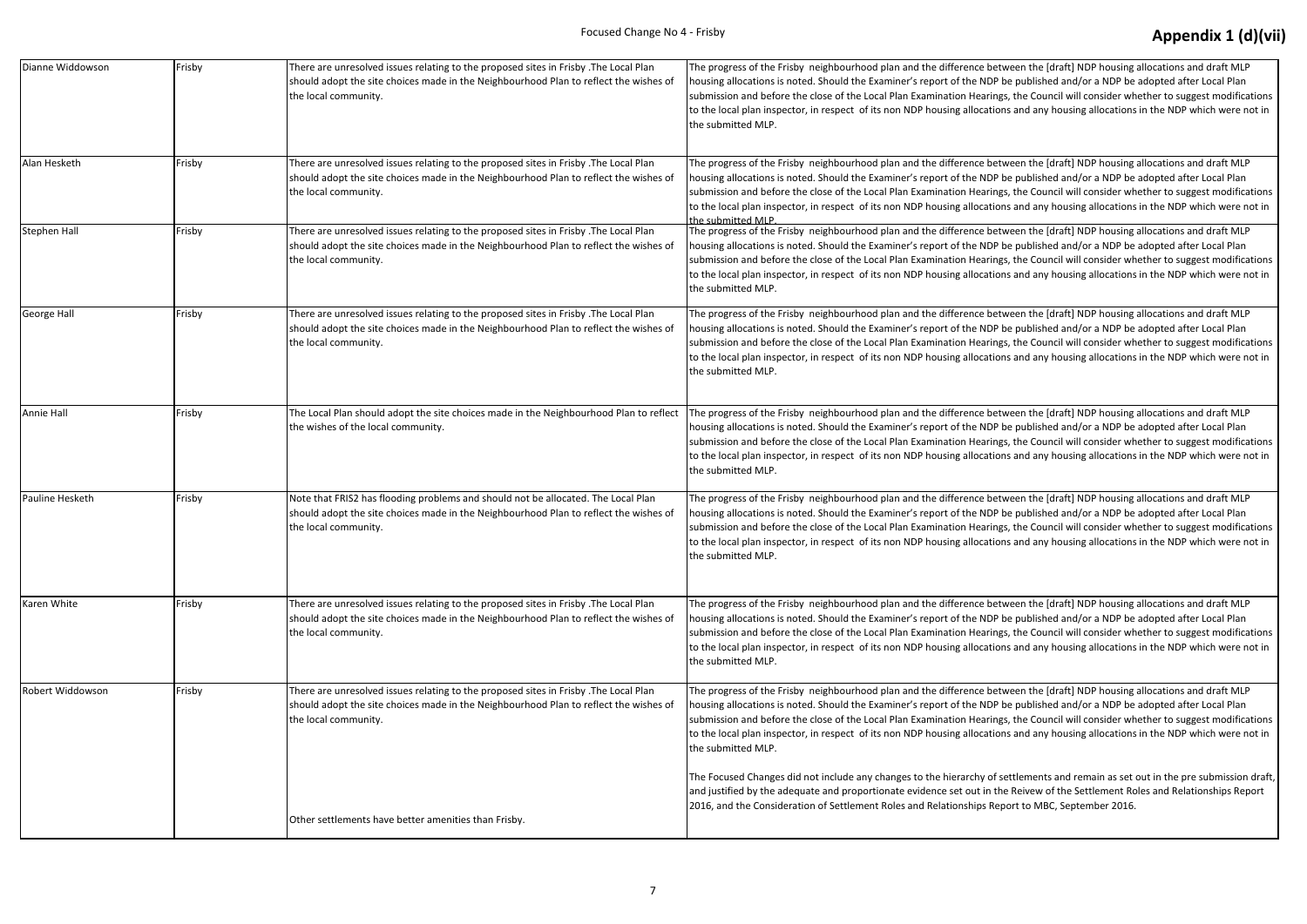| ANON-7VBY-7HN9-E - C Field | Frisby | Local opinion has been ignored.<br>The Local Plan should adopt the site choices made in the Neighbourhood Plan to reflect<br>the wishes of the local community.                                       | The progress of the Frisby neighbourhood plan and the difference<br>housing allocations is noted. Should the Examiner's report of the N<br>submission and before the close of the Local Plan Examination Hea<br>to the local plan inspector, in respect of its non NDP housing alloca<br>the submitted MLP.  |
|----------------------------|--------|-------------------------------------------------------------------------------------------------------------------------------------------------------------------------------------------------------|--------------------------------------------------------------------------------------------------------------------------------------------------------------------------------------------------------------------------------------------------------------------------------------------------------------|
| ANON-7VBY-7HNX-D - D Field | Frisby | Local opinion has been ignored.<br>The Local Plan should adopt the site choices made in the Neighbourhood Plan to reflect<br>the wishes of the local community.                                       | The progress of the Frisby neighbourhood plan and the difference<br>housing allocations is noted. Should the Examiner's report of the N<br>submission and before the close of the Local Plan Examination Hea<br>to the local plan inspector, in respect of its non NDP housing alloca<br>the submitted MLP.  |
| <b>Christine Cheney</b>    | Frisby | There are unresolved issues relating to the proposed sites in Frisby .The Local Plan<br>should adopt the site choices made in the Neighbourhood Plan to reflect the wishes of<br>the local community. | The progress of the Frisby neighbourhood plan and the difference<br>housing allocations is noted. Should the Examiner's report of the N<br>submission and before the close of the Local Plan Examination Hea<br>to the local plan inspector, in respect of its non NDP housing allocal<br>the submitted MLP. |
| Dave Masters               | Frisby | There are unresolved issues relating to the proposed sites in Frisby .The Local Plan<br>should adopt the site choices made in the Neighbourhood Plan to reflect the wishes of<br>the local community. | The progress of the Frisby neighbourhood plan and the difference<br>housing allocations is noted. Should the Examiner's report of the N<br>submission and before the close of the Local Plan Examination Hea<br>to the local plan inspector, in respect of its non NDP housing alloca<br>the submitted MLP.  |
| Dr Sharon McGreal          | Frisby | The Local Plan should adopt the site choices made in the Neighbourhood Plan to reflect<br>the wishes of the local community.                                                                          | The progress of the Frisby neighbourhood plan and the difference<br>housing allocations is noted. Should the Examiner's report of the N<br>submission and before the close of the Local Plan Examination Hea<br>to the local plan inspector, in respect of its non NDP housing alloca<br>the submitted MLP.  |
| <b>Gaynor East</b>         | Frisby | The Local Plan should adopt the site choices made in the Neighbourhood Plan to reflect<br>the wishes of the local community.                                                                          | The progress of the Frisby neighbourhood plan and the difference<br>housing allocations is noted. Should the Examiner's report of the N<br>submission and before the close of the Local Plan Examination Hea<br>to the local plan inspector, in respect of its non NDP housing allocal<br>the submitted MLP. |
| Mr C R Olivier             | Frisby | The Local Plan should adopt the site choices made in the Neighbourhood Plan to reflect<br>the wishes of the local community.                                                                          | The progress of the Frisby neighbourhood plan and the difference<br>housing allocations is noted. Should the Examiner's report of the N<br>submission and before the close of the Local Plan Examination Hea<br>to the local plan inspector, in respect of its non NDP housing alloca<br>the submitted MLP.  |
| Cath Sinclair              | Frisby | The Local Plan should adopt the site choices made in the Neighbourhood Plan to reflect<br>the wishes of the local community.                                                                          | The progress of the Frisby neighbourhood plan and the difference<br>housing allocations is noted. Should the Examiner's report of the N<br>submission and before the close of the Local Plan Examination Hea<br>to the local plan inspector, in respect of its non NDP housing alloca<br>the submitted MLP.  |
| Donald Macnab              | Frisby | FRIS3 is undesirable and undeliverable.<br>The Local Plan should adopt the site choices made in the Neighbourhood Plan to reflect<br>the wishes of the local community                                | The progress of the Frisby neighbourhood plan and the difference<br>housing allocations is noted. Should the Examiner's report of the N<br>submission and before the close of the Local Plan Examination Hea<br>to the local plan inspector, in respect of its non NDP housing alloca<br>the submitted MLP.  |

between the [draft] NDP housing allocations and draft MLP NDP be published and/or a NDP be adopted after Local Plan arings, the Council will consider whether to suggest modifications tations and any housing allocations in the NDP which were not in

between the [draft] NDP housing allocations and draft MLP NDP be published and/or a NDP be adopted after Local Plan arings, the Council will consider whether to suggest modifications tations and any housing allocations in the NDP which were not in

between the [draft] NDP housing allocations and draft MLP NDP be published and/or a NDP be adopted after Local Plan arings, the Council will consider whether to suggest modifications tations and any housing allocations in the NDP which were not in

between the [draft] NDP housing allocations and draft MLP NDP be published and/or a NDP be adopted after Local Plan arings, the Council will consider whether to suggest modifications tations and any housing allocations in the NDP which were not in

between the [draft] NDP housing allocations and draft MLP NDP be published and/or a NDP be adopted after Local Plan arings, the Council will consider whether to suggest modifications tations and any housing allocations in the NDP which were not in

the progress of the progress of the plane is between the [draft] NDP housing allocations and draft MLP NDP be published and/or a NDP be adopted after Local Plan arings, the Council will consider whether to suggest modifications tations and any housing allocations in the NDP which were not in

between the [draft] NDP housing allocations and draft MLP NDP be published and/or a NDP be adopted after Local Plan arings, the Council will consider whether to suggest modifications ations and any housing allocations in the NDP which were not in

between the [draft] NDP housing allocations and draft MLP NDP be published and/or a NDP be adopted after Local Plan arings, the Council will consider whether to suggest modifications tations and any housing allocations in the NDP which were not in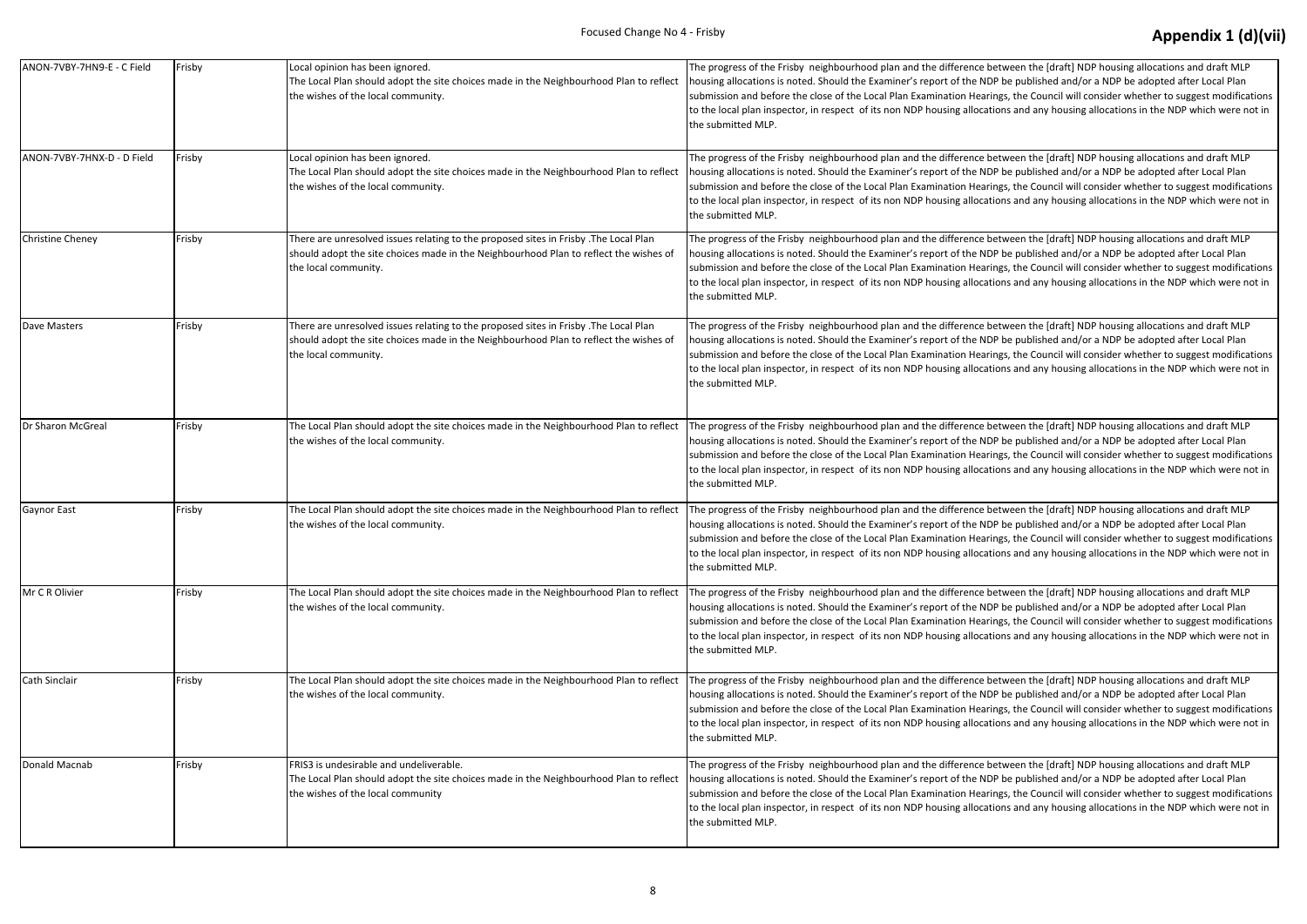| Martin Smith            | Frisby | The Local Plan should adopt the site choices made in the Neighbourhood Plan to reflect<br>the wishes of the local community                                                                            | The progress of the Frisby neighbourhood plan and the difference<br>housing allocations is noted. Should the Examiner's report of the N<br>submission and before the close of the Local Plan Examination Hea<br>to the local plan inspector, in respect of its non NDP housing allocal<br>the submitted MLP. |
|-------------------------|--------|--------------------------------------------------------------------------------------------------------------------------------------------------------------------------------------------------------|--------------------------------------------------------------------------------------------------------------------------------------------------------------------------------------------------------------------------------------------------------------------------------------------------------------|
| John Lovesay            | Frisby | Local opinion has been ignored.<br>The Local Plan should adopt the site choices made in the Neighbourhood Plan to reflect<br>the wishes of the local community                                         | The progress of the Frisby neighbourhood plan and the difference<br>housing allocations is noted. Should the Examiner's report of the N<br>submission and before the close of the Local Plan Examination Hea<br>to the local plan inspector, in respect of its non NDP housing allocal<br>the submitted MLP. |
| Christopher Shardlow    | Frisby | There are unresolved issues relating to the proposed sites in Frisby .The Local Plan<br>should adopt the site choices made in the Neighbourhood Plan to reflect the wishes of<br>the local community.  | The progress of the Frisby neighbourhood plan and the difference<br>housing allocations is noted. Should the Examiner's report of the N<br>submission and before the close of the Local Plan Examination Hea<br>to the local plan inspector, in respect of its non NDP housing allocal<br>the submitted MLP. |
| <b>Ronald Thew</b>      | Frisby | There are unresolved issues relating to the proposed sites in Frisby .The Local Plan<br>should adopt the site choices made in the Neighbourhood Plan to reflect the wishes of<br>the local community.  | The progress of the Frisby neighbourhood plan and the difference<br>housing allocations is noted. Should the Examiner's report of the N<br>submission and before the close of the Local Plan Examination Hea<br>to the local plan inspector, in respect of its non NDP housing allocal<br>the submitted MLP. |
| Simpson                 | Frisby | The Local Plan should adopt the site choices made in the Neighbourhood Plan to reflect<br>the wishes of the local community.                                                                           | The progress of the Frisby neighbourhood plan and the difference<br>housing allocations is noted. Should the Examiner's report of the N<br>submission and before the close of the Local Plan Examination Hea<br>to the local plan inspector, in respect of its non NDP housing allocal<br>the submitted MLP. |
| <b>Brian Howes</b>      | Frisby | There are unresolved issues relating to the proposed sites in Frisby .The Local Plan<br>should adopt the site choices made in the Neighbourhood Plan to reflect the wishes of<br>the local community.  | The progress of the Frisby neighbourhood plan and the difference<br>housing allocations is noted. Should the Examiner's report of the N<br>submission and before the close of the Local Plan Examination Hea<br>to the local plan inspector, in respect of its non NDP housing allocal<br>the submitted MLP. |
| Professor Jouni Paavola | Frisby | There are unresolved issues relating to the proposed sites in Frisby .The Local Plan<br>should adopt the site choices made in the Neighbourhood Plan to reflect the wishes of<br>the local community.  | The progress of the Frisby neighbourhood plan and the difference<br>housing allocations is noted. Should the Examiner's report of the N<br>submission and before the close of the Local Plan Examination Hea<br>to the local plan inspector, in respect of its non NDP housing allocal<br>the submitted MLP. |
| Jennifer Howes          | Frisby | There are unresolved issues relating to the proposed sites in Frisby . The Local Plan<br>should adopt the site choices made in the Neighbourhood Plan to reflect the wishes of<br>the local community. | The progress of the Frisby neighbourhood plan and the difference<br>housing allocations is noted. Should the Examiner's report of the N<br>submission and before the close of the Local Plan Examination Hea<br>to the local plan inspector, in respect of its non NDP housing allocal<br>the submitted MLP. |

between the [draft] NDP housing allocations and draft MLP NDP be published and/or a NDP be adopted after Local Plan arings, the Council will consider whether to suggest modifications tations and any housing allocations in the NDP which were not in

between the [draft] NDP housing allocations and draft MLP NDP be published and/or a NDP be adopted after Local Plan arings, the Council will consider whether to suggest modifications tations and any housing allocations in the NDP which were not in

between the [draft] NDP housing allocations and draft MLP NDP be published and/or a NDP be adopted after Local Plan arings, the Council will consider whether to suggest modifications to the local and any housing allocations in the NDP which were not in

between the [draft] NDP housing allocations and draft MLP NDP be published and/or a NDP be adopted after Local Plan arings, the Council will consider whether to suggest modifications tations and any housing allocations in the NDP which were not in

between the [draft] NDP housing allocations and draft MLP NDP be published and/or a NDP be adopted after Local Plan arings, the Council will consider whether to suggest modifications tations and any housing allocations in the NDP which were not in

between the [draft] NDP housing allocations and draft MLP NDP be published and/or a NDP be adopted after Local Plan arings, the Council will consider whether to suggest modifications tations and any housing allocations in the NDP which were not in

between the [draft] NDP housing allocations and draft MLP NDP be published and/or a NDP be adopted after Local Plan arings, the Council will consider whether to suggest modifications tations and any housing allocations in the NDP which were not in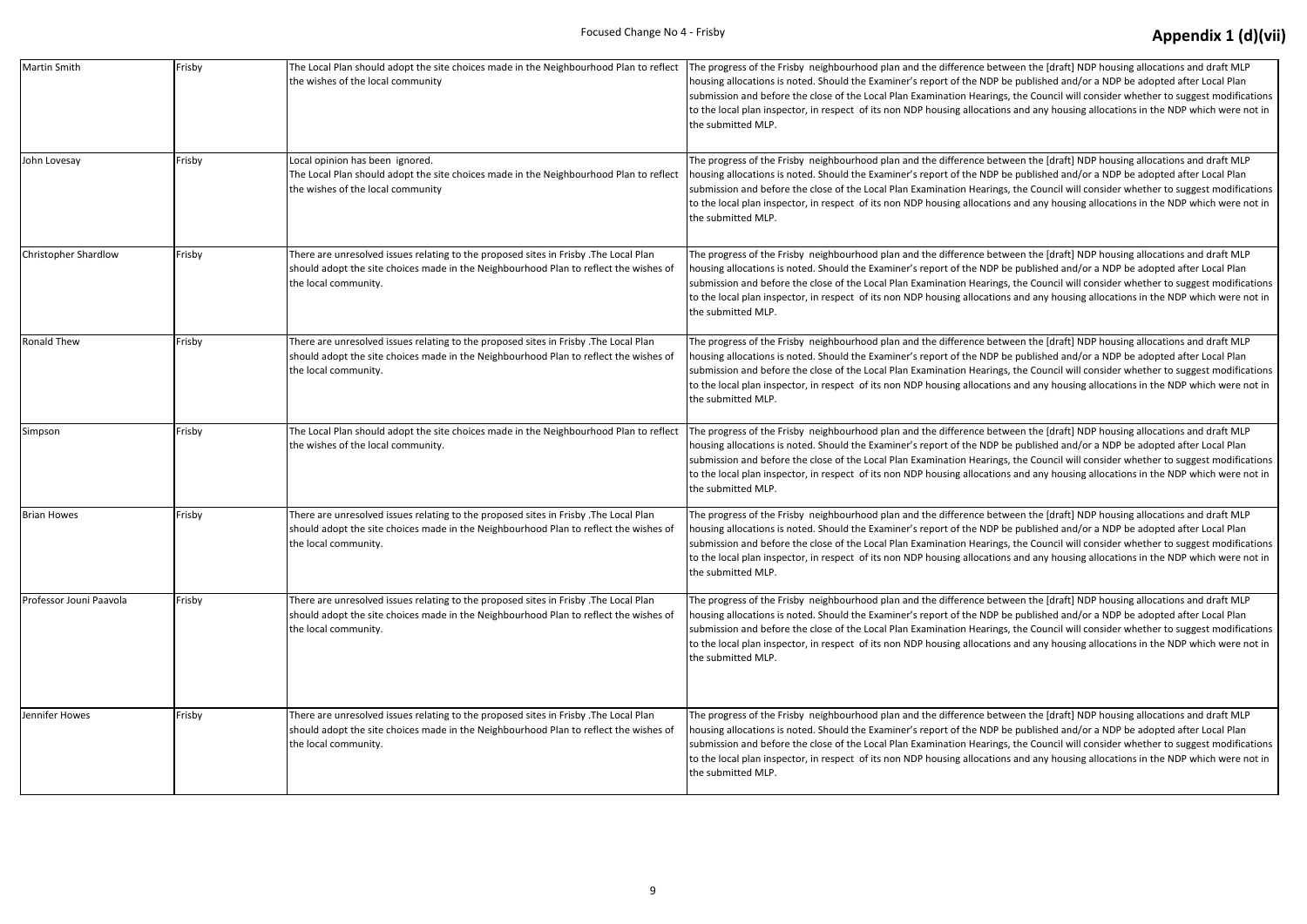| Leanne Chidlow        | Frisby | There are unresolved issues relating to the proposed sites in Frisby . The Local Plan<br>should adopt the site choices made in the Neighbourhood Plan to reflect the wishes of<br>the local community.                                                                                                | The progress of the Frisby neighbourhood plan and the difference betwo<br>housing allocations is noted. Should the Examiner's report of the NDP be<br>submission and before the close of the Local Plan Examination Hearings,<br>to the local plan inspector, in respect of its non NDP housing allocations<br>the submitted MLP. |
|-----------------------|--------|-------------------------------------------------------------------------------------------------------------------------------------------------------------------------------------------------------------------------------------------------------------------------------------------------------|-----------------------------------------------------------------------------------------------------------------------------------------------------------------------------------------------------------------------------------------------------------------------------------------------------------------------------------|
| Paula Saukko          | Frisby | There are unresolved issues relating to the proposed sites in Frisby .The Local Plan<br>should adopt the site choices made in the Neighbourhood Plan to reflect the wishes of<br>the local community.                                                                                                 | The progress of the Frisby neighbourhood plan and the difference betwe<br>housing allocations is noted. Should the Examiner's report of the NDP be<br>submission and before the close of the Local Plan Examination Hearings,<br>to the local plan inspector, in respect of its non NDP housing allocations<br>the submitted MLP. |
| Dr Gareth Chidlow     | Frisby | There are unresolved issues relating to the proposed sites in Frisby . The Local Plan<br>should adopt the site choices made in the Neighbourhood Plan to reflect the wishes of<br>the local community.                                                                                                | The progress of the Frisby neighbourhood plan and the difference betwo<br>housing allocations is noted. Should the Examiner's report of the NDP be<br>submission and before the close of the Local Plan Examination Hearings,<br>to the local plan inspector, in respect of its non NDP housing allocations<br>the submitted MLP. |
| David Wilson          | Frisby | There are unresolved issues relating to the proposed sites in Frisby. The hard work of<br>the local community and their willingness to accept growth has been ignored. The Local<br>Plan should adopt the site choices made in the Neighbourhood Plan to reflect the wishes<br>of the local community | The progress of the Frisby neighbourhood plan and the difference betw<br>housing allocations is noted. Should the Examiner's report of the NDP be<br>submission and before the close of the Local Plan Examination Hearings,<br>to the local plan inspector, in respect of its non NDP housing allocations<br>the submitted MLP.  |
| Derek Stephens        | Frisby | There are unresolved issues relating to the proposed sites in Frisby. The Local Plan<br>should adopt the site choices made in the Neighbourhood Plan to reflect the wishes of<br>the local community.                                                                                                 | The progress of the Frisby neighbourhood plan and the difference betwo<br>housing allocations is noted. Should the Examiner's report of the NDP be<br>submission and before the close of the Local Plan Examination Hearings,<br>to the local plan inspector, in respect of its non NDP housing allocations<br>the submitted MLP. |
| Lydia Manship         | Frisby | Support allocation of FRIS1, but consider that FRIS2 and FRIS3 should be deleted as<br>there are insurmountable problems associated with these sites.                                                                                                                                                 | Up to date evidence was used to inform the proposed housing provision.                                                                                                                                                                                                                                                            |
| Kenneth Holt          | Frisby | The number of dwellings proposed greatly exceeds identified need.                                                                                                                                                                                                                                     | The revised site selection in Frisby reflects the simplified approach to ho                                                                                                                                                                                                                                                       |
| Maureen Macnab        | Frisby | There are unresolved issues relating to the proposed sites in Frisby. The Local Plan<br>should adopt the site choices made in the Neighbourhood Plan to reflect the wishes of<br>the local community.                                                                                                 | The progress of the Frisby neighbourhood plan and the difference betwe<br>housing allocations is noted. Should the Examiner's report of the NDP be<br>submission and before the close of the Local Plan Examination Hearings,<br>to the local plan inspector, in respect of its non NDP housing allocations<br>the submitted MLP. |
| Frisby Parish Council | Frisby | Support FRIS1, but consider that FRIS2 and FRIS3 should be deleted from the Local Plan.                                                                                                                                                                                                               | Up to date evidence was used to inform the proposed housing requirem                                                                                                                                                                                                                                                              |
|                       |        | The Local Plan should adopt the site choices made in the Neighbourhood Plan to reflect<br>the wishes of the local community.                                                                                                                                                                          | The progress of the Frisby neighbourhood plan and the difference betwo<br>housing allocations is noted. Should the Examiner's report of the NDP be<br>submission and before the close of the Local Plan Examination Hearings,<br>to the local plan inspector, in respect of its non NDP housing allocations<br>the submitted MLP. |

between the [draft] NDP housing allocations and draft MLP NDP be published and/or a NDP be adopted after Local Plan arings, the Council will consider whether to suggest modifications tations and any housing allocations in the NDP which were not in

between the [draft] NDP housing allocations and draft MLP NDP be published and/or a NDP be adopted after Local Plan arings, the Council will consider whether to suggest modifications to the local and any housing allocations in the NDP which were not in

between the [draft] NDP housing allocations and draft MLP NDP be published and/or a NDP be adopted after Local Plan arings, the Council will consider whether to suggest modifications to the local and any housing allocations in the NDP which were not in

between the [draft] NDP housing allocations and draft MLP NDP be published and/or a NDP be adopted after Local Plan arings, the Council will consider whether to suggest modifications tations and any housing allocations in the NDP which were not in

between the [draft] NDP housing allocations and draft MLP NDP be published and/or a NDP be adopted after Local Plan arings, the Council will consider whether to suggest modifications tations and any housing allocations in the NDP which were not in

to housing allocation in the Rural Hubs.

between the [draft] NDP housing allocations and draft MLP NDP be published and/or a NDP be adopted after Local Plan arings, the Council will consider whether to suggest modifications tations and any housing allocations in the NDP which were not in

uirement.